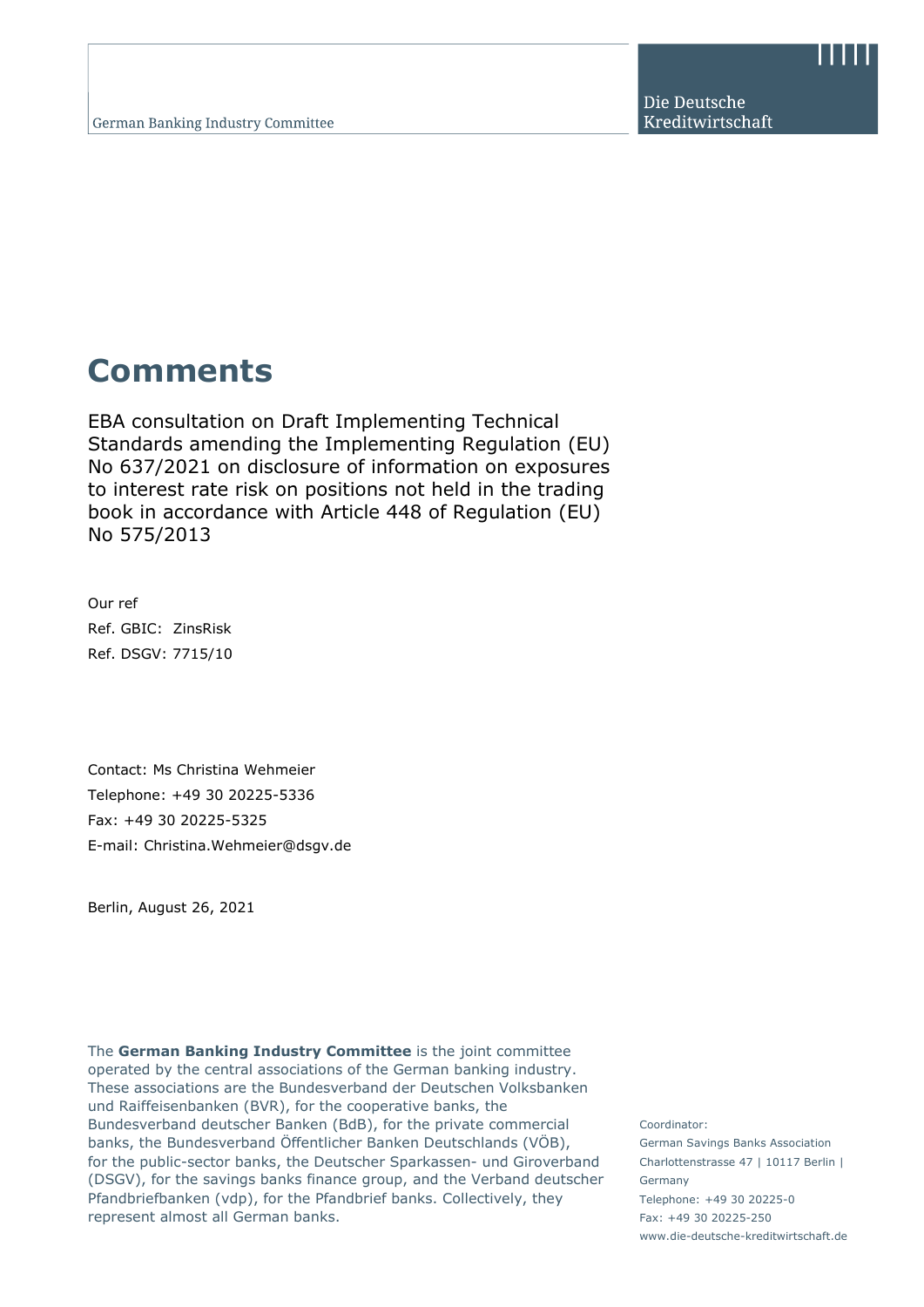#### Page 2 of 5

Comments **EBA consultation on Draft Implementing Technical Standards amending the Implementing Regulation (EU) No 637/2021 on disclosure of information on exposures to interest rate risk on positions not held in the trading book in accordance with Article 448 of Reg** dated August 26, 2021

# **General comments**

We would like to note, first, that we can understand EBA's wish to implement the strengthening of supervisory convergence in Europe for interest rate risk exposures in the banking book (IRRBB) through its disclosure standards and the new IRRBB requirements still expected. However, regulatory requirements developed on this basis cannot be allowed to result in a process in which the individual situation of the banks and the resulting necessary individual adjustments to the regulatory risk measurement approaches can no longer be reflected. In particular – and this will be discussed further in the following – any such standardisation may not lead to the situation that internal bank-specific analyses and considerations losing so much of their relevance that banks start ignoring them. A corresponding loss of expertise at the banks will have long-term, negative impacts that will also have to be considered by the supervisory authorities.

We take a critical view of the current chronological sequence of the published EBA standards. It is not acceptable for us that EBA is going to impose requirements on disclosing metrics that has not yet defined (see Section 3).

Over and above these points, we consider the current rules, under which – as set out via Articles 433a and 433c of the CRR – the disclosure requirements only apply to large institutions and other listed institutions, to be reasonable. Under Articles 433b and 433c (2) of the CRR, small and non-complex institutions and other non-listed institutions are exempt from the disclosure requirements of Article 448 of the CRR. We therefore presume that the relevant requirements of the CRR will also apply to this ITS. This would also be appropriate, because such a highly specific disclosure would not be expedient for small and non-complex institutions considering the significant additional effort. Application of these disclosure requirements to those institutions should therefore be avoided in the future as well.

## **1. Quantitative disclosure requirements**

We welcome the fact that the disclosure of changes in the economic value of equity and net interest income relating to the interest rate shocks to be applied refers to the supervisory shock scenarios already known. This will reduce the additional effort.

However, we wish to note that the metrics to be published in the context of standard shocks can only reflect the individual situation of the bank to a limited extent, as a large number of methodological restrictions must be applied. For example, the constraints on average maturities for modelling variable products may lead to a deviation from internal interest rate risk measurement. This leads to the appearance that the interest rate risk exposures of different banks in the context of the disclosure are comparable, although this does not actually hold in practice. We recommend that banks be allowed more flexibility here.

The disclosure of NII risk may lead to another challenge, depending on the expected RTS on NII standard shocks. Possible future methodological limitations, such as a constant balance sheet simulation, will result in metrics that convey a false picture for many business models. In our view, excessively rigid requirements for disclosing NII risks in standard shock scenarios are therefore not helpful. On the other hand, we support a future definition of 12 months for the time horizon for the NII simulation to enable comparability.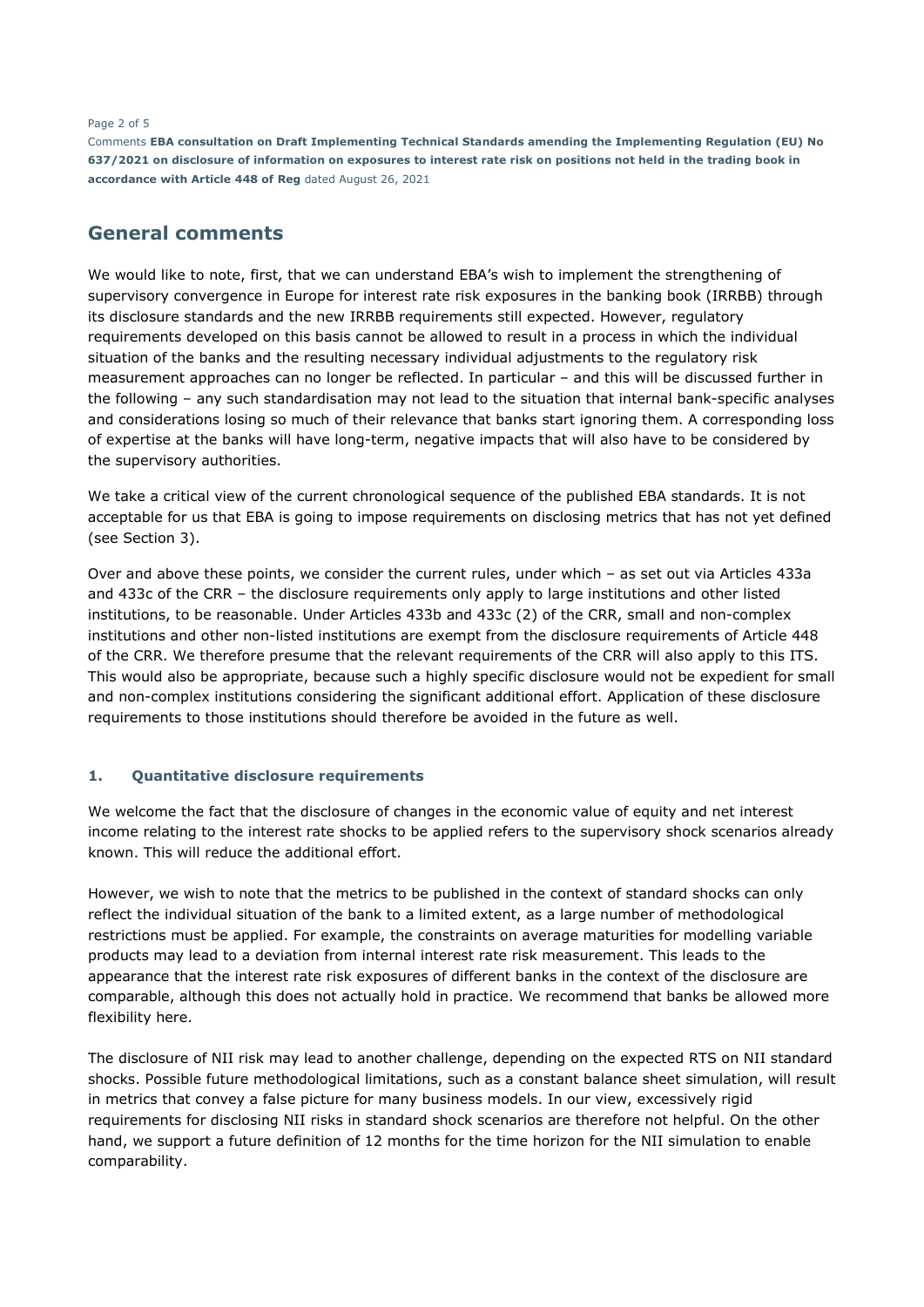#### Page 3 of 5

Comments **EBA consultation on Draft Implementing Technical Standards amending the Implementing Regulation (EU) No 637/2021 on disclosure of information on exposures to interest rate risk on positions not held in the trading book in accordance with Article 448 of Reg** dated August 26, 2021

### **2. Qualitative disclosure requirements**

According to template EU IRRBB, row (b), the "institution's overall IRRBB management and mitigation strategies" should be explained. In addition, the following requirements are set out: "In particular, institutions shall describe the monitoring of economic value of equity (EVE) and net interest income (NII) in relation to established limits, hedging practices, conduct of stress testing, outcome analysis, the role of independent audit, the role and practices of the asset and liability management committee, the institution's practices to ensure appropriate model validation, and timely updates in response to changing market conditions." This imposes very far-reaching requirements, a number of which exceed the requirements for other risk categories. Equally, we do not believe that such a far-reaching interpretation of the CRR requirements in point (f) of Article 448(1) (e.g. on the audit or ALM committee function) is necessary.

In our opinion, the qualitative information regime is structured too extensively overall. The planned disclosures are already published regularly by German institutions in their annual report, which also contains disclosures on risk management.

For the reasons set out above, the qualitative requirements should be structured as recommendations rather than binding instructions.

## **3. Timing of ITS on disclosure before RTS on NII standard shock**

The current chronological sequence of the published standards exhibits considerable potential for conflict. We understand the EBA's aspiration to accomplish as much clarity as possible for disclosure in the near term. However, the timing of the ITS is inappropriate because the EBA has not yet defined the requirements under Article 98 (5a) of the CRD that have to be applied to the metrics to be disclosed. We support EBA's decision to give a higher weighting to a technically sound approach over sticking to the timetable when it comes to developing significant new metrics. The ITS on disclosure must follow this new timetable and must be postponed.

The requirements in Article 448 CRR on the disclosure of exposures to interest rate risk in the banking book have generally applied since 28 June 2021. For large listed institutions that are required by Article 433a in conjunction with point (146) of Article 4 CRR to disclose certain information on a semi-annual basis, disclosure requirements as of 30 June 2021 in connection with interest rate risk exposures in the banking book under point (b) (viii) of Article 433a (1) of the CRR will only apply to the information required by point (a) and (b) of Article 448 (1).

Point (b) of Article 448(1) expects the disclosure of the quantitative results of the two NII interest rate shocks. Since EBA has not yet legally defined either what should be understood by NII in this context (lack of any definition of NII) or the two NII shock scenarios in the announced RTS and GL, we assume that disclosure under point (b) of Article 448 (1) CRR is not possible and does not therefore have to be made. Basel requirements do not constitute any legally valid requirements for European institutions, and not only in this context. We also wish to refer to the last sentence of Article 3 (3) of CRR 2 on entry into force, according to which a disclosure is effective from the date the requirement to which the disclosure relates comes into force; in this case it is the NII definition and other relevant underlying requirements.

Under point (a) of Article 433a(1) and point (a) of subparagraph (2) of the CRR, all of the disclosures under Article 448 of the CRR must be made for large listed institutions as of 31 December 2021. It should also be noted in this case that, due to the lack of legally valid EBA requirements in the announced RTS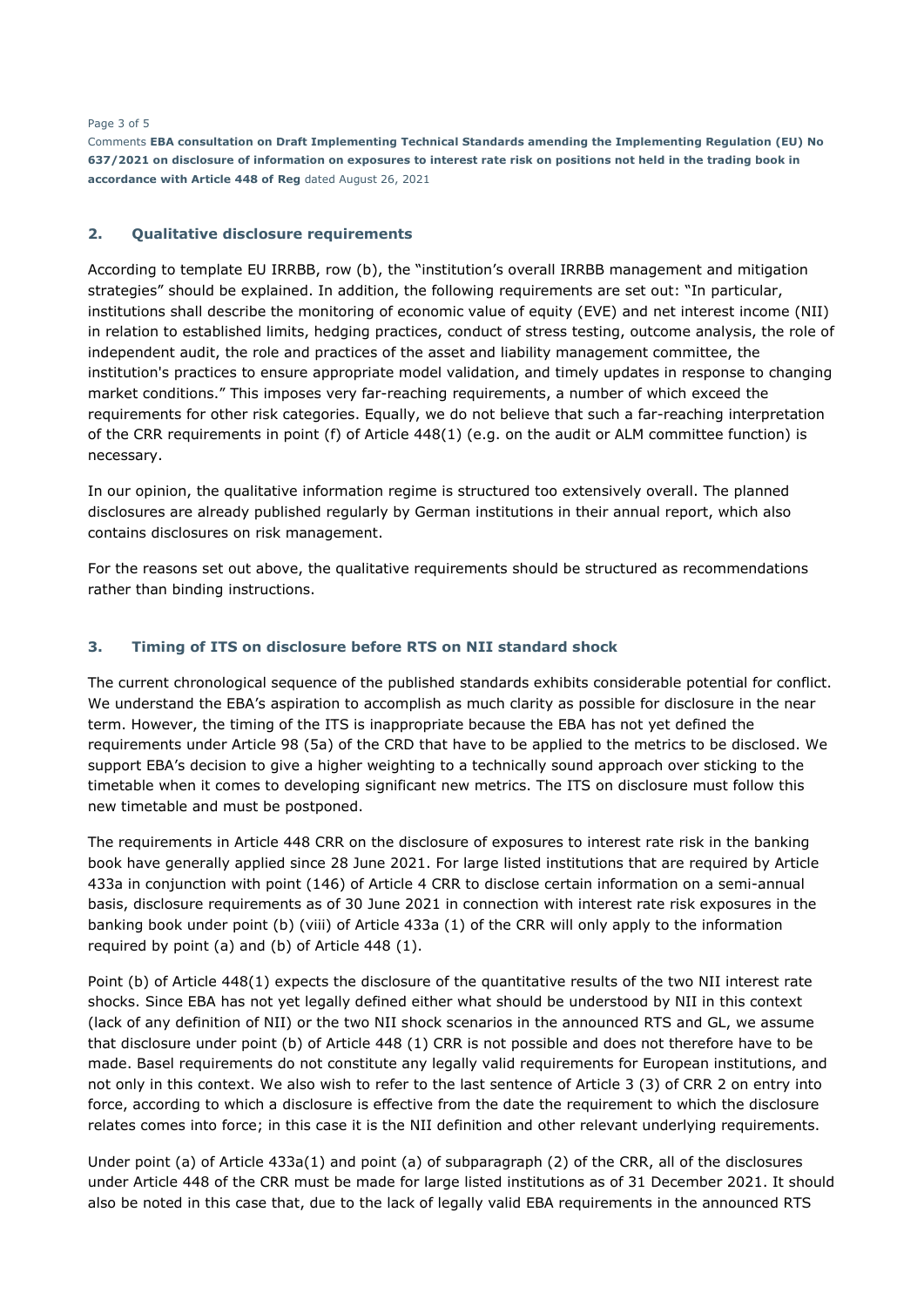#### Page 4 of 5

Comments **EBA consultation on Draft Implementing Technical Standards amending the Implementing Regulation (EU) No 637/2021 on disclosure of information on exposures to interest rate risk on positions not held in the trading book in accordance with Article 448 of Reg** dated August 26, 2021

and GL at that date, the following disclosure requirements cannot be satisfied and hence, in our legal opinion, do not have to be made: Article 448 for all disclosures in connection with NII.

There are no further disclosure requirements before the amendments to the disclosure requirements through the present draft consultation paper come into force and until the announced RTS and GL come into force. In this respect, we are firmly opposed to the EBA's expectations that institutions will apply the present CP before it enters into force. Institutions cannot be allowed to suffer any disadvantages as a result of late submission of the Level 2 requirements.

This outcome of the legal examination also makes sense in terms of economic substance. For example, it avoids a situation where institutions (have to) make disclosures in line with internal NII definitions or internal definitions of NII interest rate shocks that could no longer be applied after the supervisory requirements come into force and would therefore not represent any consistent disclosures over time, which in turn would prevent any meaningful interpretation of changes in the risk exposure over time by external addressees of the disclosures.

This means that it would ultimately be necessary and appropriate to suspend the disclosure requirements until the EBA has defined what exactly has to be disclosed on the basis of Pillar 2 requirements and at a harmonised point in time. In particular, we take the view that there should be no compulsion to disclose NII risk in a situation where significant aspects such as the time horizon or the NII itself have not yet been defined.

## **4. Further clarifications of the relationship between disclosure and standardised approaches as well as outlook for future regulatory requirements**

As already explained at the start, we are critical of the requirement for internal departures from the supervisory standard shock scenarios to be comprehensively explained (Art. 448 (e) (ii)). Supervisory shock results are not a meaningful benchmark for internal risk measurement systems (IMS). We believe it is counterproductive to penalise internal analyses and risk measurement approaches tailored to the bank and to impose additional effort and a need for justification in the context of disclosure. Especially when it comes to interest rate risk exposures in the banking book, where core risk drivers such as redemption rights, products with undefined interest rate fixation (e. g. demand deposits) and new business assumptions have significant impact the interest rate risk profile, only good internal risk measurement approaches can enable appropriate consideration and hence ensure sustainable management. In light of this, any additional effort for the institutions should therefore be kept to a minimum.

Section 3.3, paragraph 11 of the CP provides an outlook on future regulatory developments in this area. The planned uniform updated methodology for the supervisory shock scenarios and the set of common key modelling assumptions must not lead to a situation where internal models can no longer be used.